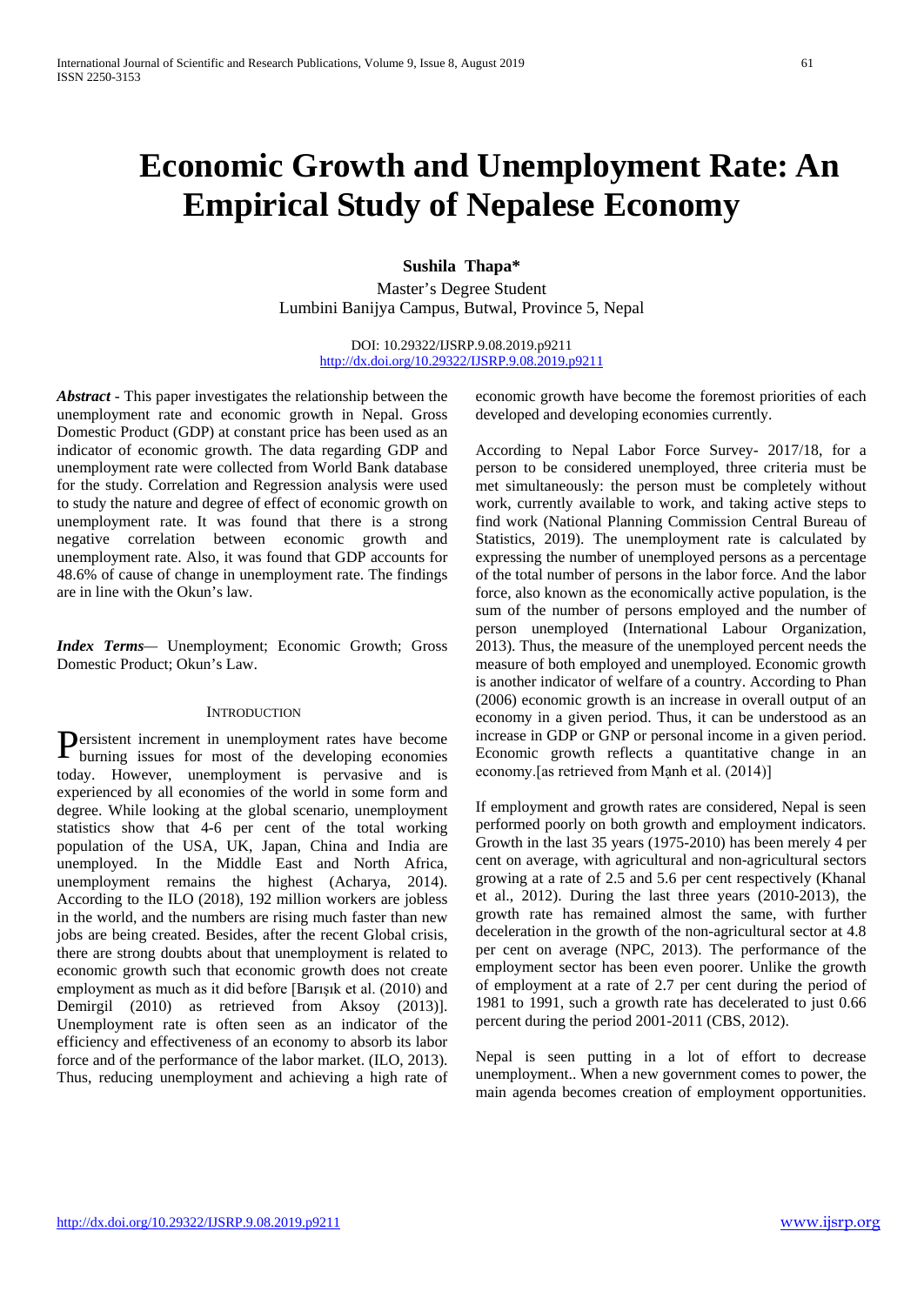Unemployment is a headache to all governments. (Acharya, 2014) Prioritization of employment generation in different national plans, policies and program such as Karnali One Family One Employment-2006, Youth Self-Employment - 2008 and Prime Minister Employment-2019, establishment of employment notice centers, provision of sector-specific and micro-level skills and enterprise development, focused group training and income generation program, etc are some of the few to mention. The irony, however, is that despite the increased focus on productive employment in recent years, unemployment and underemployment have emerged as the biggest problems today (ILO, 2013). When the facts are analyzed, no progress on the line can be seen. National Labor Force Survey (NLFS)-I estimated that 1.8 percent or 178.0 thousand people aged 15 years and above were unemployed in the year 1998/99 whereas it was estimated to have increased to 2.1 percent or a total of 252.8 thousand during NLFS-II for the year 2008/09. And now the latest labor force survey indicates the unemployment rate has risen to 2.3 percent with semiunemployment rate of 30 percent. Similarly, the youth underemployment rate is 35.8 percent. (National Planning Commission Central Bureau of Statistics, 2019). With such increment in the unemployment situation, it is quite difficult to manage the economy. Adverse labor market conditions have resulted in very high labor mobility and migration, both internal and external, in search of jobs and employment opportunities. One in each four households (25.42%; 1.38 million households) reported that at least one member of their household is absent or is living out of country. Total number of absent population is found to be 1,921,494 against 0.76 million in 2001. The highest proportion (44.81 percent) of absent population is from the age group 15 to 24 years (CBS, 2012). Gil-Alana (2010) has identified that public attitude is positively influenced by governmental responsibility. It has also been described that due to higher long term unemployment rate, people have more negative attitude towards governmental provision for unemployment.

Thus, this study is conducted with aim to study the effect of economic growth on unemployment rate in Nepal post 1960. Also, the study will test whether the case of negative relationship between economic growth and unemployment, as stated by the Okun's law holds true for Nepalese context or not.

# II. LITERATURE REVIEW

Based on a number of country case studies, there is a growing realization that job creation is necessary for boosting living standards, raising productivity and fostering social cohesion, leading to a country's overall development (WB, 2012). Many recent studies have broadly concluded that the pattern of growth taking place in most of developing countries has been detrimental to enhancing employment led inclusive growth and development. (Khanal D. R., 2015) It has also been

conceded that job creation and inclusive growth are imperatives that resonate today in every country in the world be it small, large, advanced, emerging, developing, postconflict or resource rich (IMF, 2013)

With respect to studies regarding the relationship, Okun's Law stands as the strongest dominant foundation. Okun (1962) established a relationship between economic growth and unemployment and put forward: GDP decrease by 3 percent point as unemployment rate increase 1 percent point over the natural rate of unemployment. And till date, Okun's Law has gained wide acceptance in the literature too.

Seyfried (2003) when examined the nature of the relationship between employment and economic growth in the ten largest states of United States, found that though economic growth has a positive and significant impact on employment growth, some of the effects take a few quarters to be fully felt. It is because persistence in employment growth plays a major role as well. Thus, economic growth may have to occur for a period of time before it can have a noticeable impact on the labor market.

Akter (2017) tested the relation between unemployment and economic growth using a panel data covering four South-Asian countries (India, Pakistan, Nepal and Bhutan) including Bangladesh for the time period 1990-2010. The study found that the economic growth has significant effect on unemployment and there is a negative relationship between economic growth and unemployment.

In a similar study conducted in Belgium, it was estimated that, in terms of deviation from their respective trends, a 1 % rise in GDP brings a 0.5 % increase in employment. (Burggraeve et al., 2015).

Another study's findings from Turkey showed that the relationship between growth and employment varied within the industries and supported the jobless growth phenomenon. The results showed the economic growth in Turkey only creates employment in the manufacturing, and the tourism and commerce industries. Also the findings point out that employment increase creates economic growth rather than economic growth creates employment. (Aksoy, 2013).

A research results in Vietnam also showed that there really exists a relationship between employment and economic growth. The results also revealed that the employment elasticity of economic growth are -0.49; 0.55 and 0.66 for agriculture, manufacturing and service sectors respectively and 1.71 for Vietnamese economy as a whole in the period. (Mạnh et al., 2014)

Apart from foreign literatures, the study in Nepalese economic perspective reveals the similar findings to the study. To mention, few of them are:

Acharya (2014) cited that there exists a positive relationship between economic growth rate and creation of employment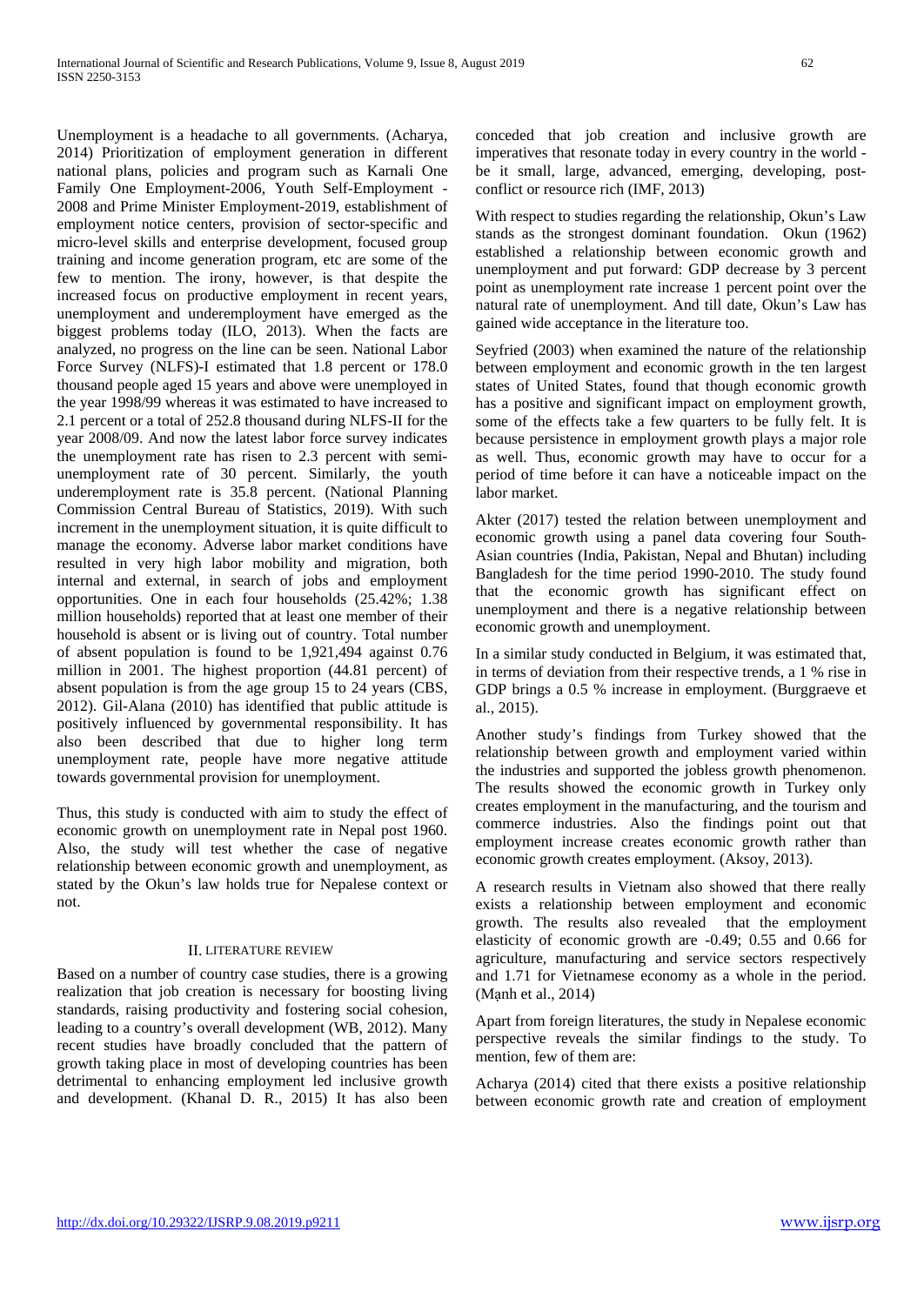opportunities. As economic growth increases, employment also increases.

After empirical study in Nepalese perspective, Khanal ( 2015) states : in parallel, with a decelerated average growth rate in sectors such as manufacturing, trade, restaurants and hotel perceived as high employment generating sectors, employment elasticity has reduced to 0.18 (2001-2011) from 0.60 (1991-2001). The decomposition analysis also shows that during 1991-2001, changes in both, employment and labor productivity played a key role in the growth process. During 2001-2011, however, declining employment contributed to an increase in labor productivity and thereby growth to some extent. Quantitative analysis examining each sector's contribution to the level of employment growth and rate changes further reveals that during 1991-2001 the rate of change in employment growth was higher (4.5 percent) as against growth in levels (2.7 per cent). However, during 2001- 2011, the employment rate change declined by 10.5 percentage points as against growth in employment levels by 0.6 per cent. The results thus show that with employment becoming precarious in recent years, people have been compelled to seek foreign employment.

#### III.RESEARCH METHODOLOGY

This study aims to study the effect of economic growth on unemployment rate in Nepal post 1960. This study is based on exploratory research design. Data for the study has been collected from secondary sources such as: different National and International survey reports, Census reports, previous articles, news, etc. For the purpose of the study, the data on economic growth and unemployment rate has been considered. Okun's Law is tested to check the effect of unemployment on economic growth. Correlation and Regression techniques are applied for studying relationship between unemployment and economic growth. SPSS v20 was used for the analysis of the data.

The following model is considered for the study: unemp rate =  $β_0 + β_1$  ecogwth + ε

where,

unemp rate is the dependent variable and ecogwth is the independent variable. Here, unemp rate indicates the annual unemployment rate and ecogwth indicates the annual Gross Domestic Product at constant price. Likewise,  $\beta_0$  is the yintercept;  $β_1$  the slope and  $ε$  is the error term.

As per Okun's Law, following hypothesis is proposed for the study:

**H1**: There exists negative relationship between unemployment rate and economic growth.

| <b>IV. RESULTS</b>              |
|---------------------------------|
| Table I: Descriptive Statistics |

|            | N  | <b>Minimum</b>  | <b>Maximum</b>        |  |  |  |
|------------|----|-----------------|-----------------------|--|--|--|
| <b>GDP</b> | 59 | 103878795300.00 | 881798253100.00       |  |  |  |
| UER        | 28 | 1.25300         | 1.88699               |  |  |  |
|            | N  | Mean            | <b>Std. Deviation</b> |  |  |  |
| GDP        | 59 | 330058579747.45 | 220461847404.88       |  |  |  |
| UER        | 28 | 1.60917         | .18374                |  |  |  |

GDP: Gross Domestic Product, UER: Unemployment Rate

The above table-I illustrates the descriptive characteristics of the data. The minimum value of GDP is 103878795300.00 while the maximum is 881798253100.00. Similarly, the minimum rate of unemployment is 1.25300 and the maximum is 1.88699. The mean GDP, indicator of economic growth is 330058579747.45 and standard deviation is 220461847404.88. Likewise, the average Unemployment rate is 1.60917 with standard deviation of 0.18374.

| Table II: Test of Correlation between GDP and UER |
|---------------------------------------------------|
|---------------------------------------------------|

|                                                              |                            | <b>GDP</b> | <b>UER</b> |  |
|--------------------------------------------------------------|----------------------------|------------|------------|--|
|                                                              | <b>Pearson Correlation</b> |            | $-.697**$  |  |
| <b>GDP</b>                                                   | $Sig. (2-tailed)$          |            | .000       |  |
|                                                              |                            | 59         | 28         |  |
|                                                              | <b>Pearson Correlation</b> | -.697      |            |  |
| UER                                                          | $Sig. (2-tailed)$          | .000       |            |  |
|                                                              |                            | 28         | 28         |  |
| **. Correlation is significant at the 0.01 level (2-tailed). |                            |            |            |  |

Table-2 shows the correlation between dependent variable, GDP and independent variable, UER. It shows that there exists a negative correlation (-0.697) between GDP and UER at 1% level of significance. This implies that increment in value of GDP results in decrement in unemployment rate and viceversa. Thus, it proves the alternative hypothesis is valid.

Regression analysis was performed with GDP as an independent variable and unemployment rate as a dependent variable to test the degree of impact of economic growth on unemployment rate. Based on the findings of regression analysis, as shown in Table 3.3, R-square is 0.486. This means the model is capable of explaining about 48.6% of the variability of Unemployment Rate. This result is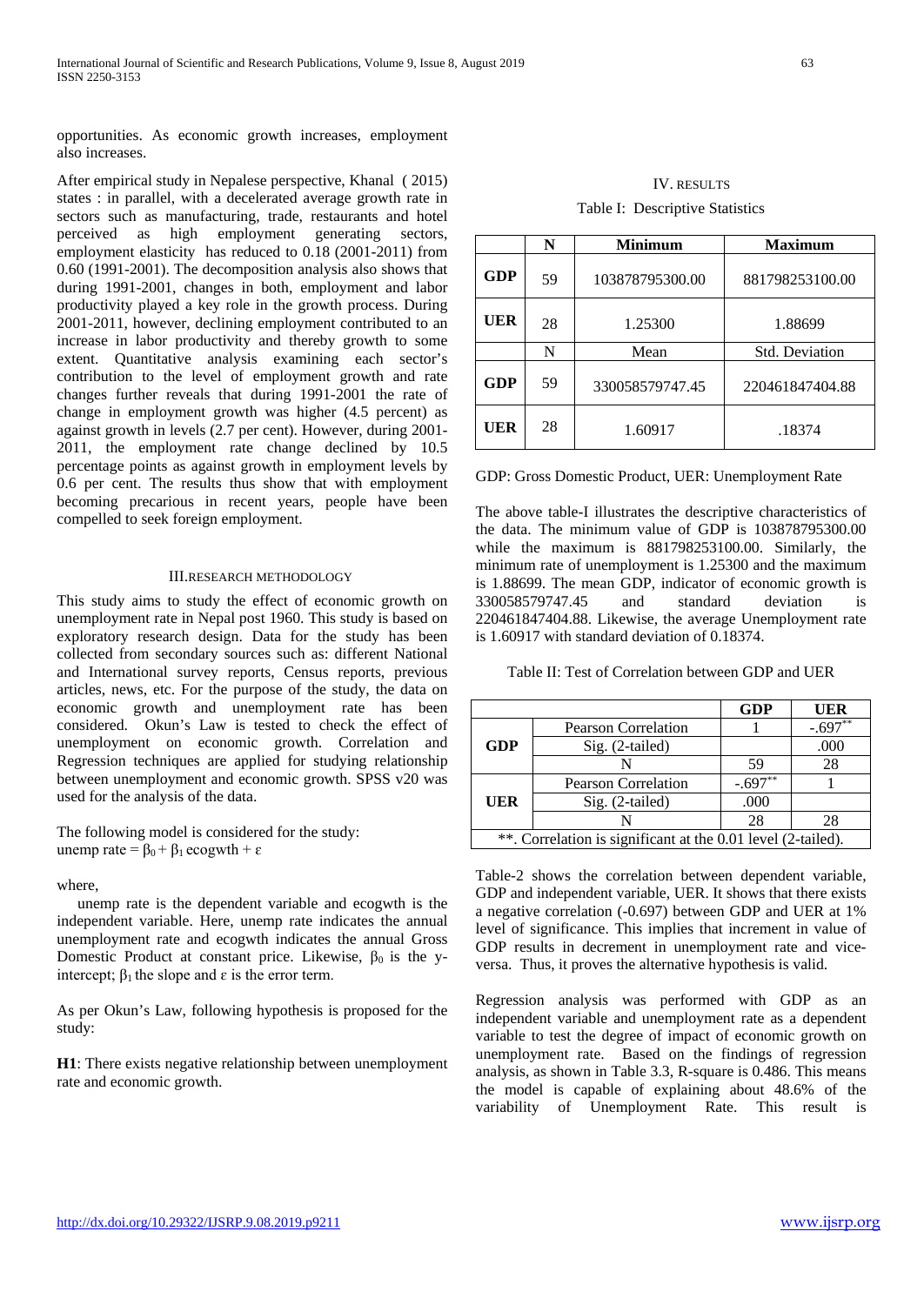complimented by adjusted R square value of 0.466 i.e. 46.6% which is in essence the proportion of total variance that is explained by the model.

#### Table III: Regression Analysis

| <b>Model Summary</b> |                                |       |                                       |             |              |                                            |                                          |                |                                      |      |
|----------------------|--------------------------------|-------|---------------------------------------|-------------|--------------|--------------------------------------------|------------------------------------------|----------------|--------------------------------------|------|
|                      | Model                          | R     |                                       | R<br>Square |              |                                            | <b>Adjusted</b><br>R<br>Square           |                | <b>Std. Error of</b><br>the Estimate |      |
|                      | 1                              | .697a |                                       |             | .486         |                                            | .466                                     | .1342854410692 |                                      | 10   |
|                      | a. Predictors: (Constant), GDP |       |                                       |             |              |                                            |                                          |                |                                      |      |
|                      | Coefficients <sup>a</sup>      |       |                                       |             |              |                                            |                                          |                |                                      |      |
| <b>Model</b>         |                                |       | <b>Unstandardized</b><br>Coefficients |             |              | <b>Standardized</b><br><b>Coefficients</b> |                                          | $\mathbf t$    | Sig.                                 |      |
|                      |                                |       |                                       | R           | Std.         |                                            | <b>Beta</b>                              |                |                                      |      |
|                      |                                |       |                                       |             | <b>Error</b> |                                            |                                          |                |                                      |      |
| 1                    | (Constant)                     |       |                                       | 1.990       | .081         |                                            |                                          |                | 24.590                               | .000 |
|                      | <b>GDP</b>                     |       |                                       | $-7.646E-$  | .000         |                                            | $-.697$                                  |                | -4.955                               | .000 |
|                      |                                |       |                                       | 013         |              |                                            |                                          |                |                                      |      |
|                      |                                |       |                                       |             |              |                                            | a. Dependent Variable: Unemployment rate |                |                                      |      |

Here, p-value of Gross Domestic Product coefficient is 0.000 which is less than 0.01. So, hypothesis is accepted at 1 percent level of significance. This indicates that the economic growth has a negative significant impact on Unemployment rate of Nepal.

#### V. CONCLUSION

This paper has examined the relationship between economic growth and unemployment rate in Nepal through use of correlation and regression analysis. The empirical analysis shows that economic growth has a negative impact of on unemployment rate. The finding is in line with the Okun's law too. An implication of the finding is that in order to bring down the problem of unemployment in an economy, the focus should be on boosting the economic growth.

### VI. REFERENCE

- [1] Acharya, D. K. (2014). *The Rising Nepal.* Retrieved June 23, 2019, from www.Gorkhapatraonline.com: http://therisingnepal.org.np/news/2032
- Adeyemi, S., and Fagbemi, T. (2010). Audit Quality, Corporate Governance and Firm Characteristics in Nigeria. *International Journal of Business and Management, 5*(5), 169-179.
- [3] Aksoy, E. (2013). Relationships between Employment and Growth from Industrial Perspective by Considering Employment Incentives: The Case of Turkey. *International Journal of Economics and Financial Issues, 3*(1), 74-86.
- [4] Akter, N. (2017). *Unemployment Problem in Bangladesh and Its Impact on Economic Growth.* Department of Economics. United International University. Retrieved from https://pdfs.semanticscholar.org/65cd/af8b554680ae1f66be825e9891669 d519f49.pdf
- [5] Burggraeve, K., Walque, G. d., and Zimmer, H. (2015, June). The Relationship between Economic Growth and Employment. *NBB Economic Review*, 31-50.
- [6] CBS. (2012). *National Population and Housing Census 2011.* Central Bureau of Statistics. Kathmandu: Government of Nepal National Planning Commission Secretariat.
- [7] Field, A. (2000). Discovering statistics: Using SPSS for Windows. London: Sage Publication.
- [8] Gil-Alana, L. (2010). A seasonal fractional multivariate model: A testing procedure and impulse responses for the analysis of GDP and unemployment dynamics. *Empirical Economics, 38*(2), 471-501.
- [9] ILO. (2013). Retrieved June 15, 2019, from https://www.ilo.org/ilostatfiles/Documents/description\_UR\_EN.pdf
- [10] ILO. (2013). *Global Employment Trends.* Geneva: International Labour Organization.
- [11] ILO. (2018). *World Employment and Social Outlook: Trends 2018.* Geneva: International Labour Organization. Retrieved from https://www.ilo.org/global/research/globalreports/weso/2018/WCMS\_615594/lang--en/index.htm
- [12] IMF. (2013). Jobs and Growth: Analytical and Operational Considerations for the Fund. Washington: International Monetary Fund.
- [13] International Labour Organization. (2013). Resolution concerning statistics of work,employment and labour underutilization, adopted by the 19th International Conference of Labour Statisticians. Geneva. Retrieved from https://www.ilo.org/global/statistics-anddatabases/standards-and-guidelines/resolutions-adopted-byinternational-conferences-of-labour-statisticians/WCMS\_230304/lang- en/index.htm
- [14] Khanal, D. R. (2015, January). Employment Challenges in Nepal: Trends, Characteristics and Policy Options for Inclusive Growth and Development. *ReseareGate*.
- [15] Khanal, D., Thapa, R., and Belbase, A. (2012). *Sources of Growth, Factor Returns and Sustained Growth: A comparative Study of Primary, Secondary and Tertiary Sectors in Nepal.* Bangkok: Economic and Social Commission for Asia and the Pacific/Asia-Pacific Research and Training Network on Trade
- [16] Mạnh, P. H., Ngọc, N. V., and Dao, H. T. (2014, October). Relationship between Economic Growth and Employment in Vietnam. 40-50. doi:10.24311/jed/2014.222.07
- [17] National Planning Commission Central Bureau of Statistics. (2019). *Report on the Nepal Labour Force Survey 2017/18.* Kathmandu: Central Bureau of Statistics.
- [18] NPC. (2013). *Three Year Plan (2013-2016).* Kathmandu: National Planning Commission.
- [19] Okun, A. (1962). Potential GNP:Its Measurement and Significance. *Proceedings of the Business and Economics Statistics Section.* American Statistical Association.
- [20] Seyfried, W. (2003). Examining the Relationship Between Employment and Economic Growth in the Ten Largest States. *Sothwestern Economic Review* (pp. 13-24). US: Winthrop University.
- [21] Acharya, D. K. (2014). *The Rising Nepal.* Retrieved June 23, 2019, from www.Gorkhapatraonline.com: http://therisingnepal.org.np/news/2032
- [22] Adeyemi, S., and Fagbemi, T. (2010). Audit Quality, Corporate Governance and Firm Characteristics in Nigeria. *International Journal of Business and Management, 5*(5), 169-179.